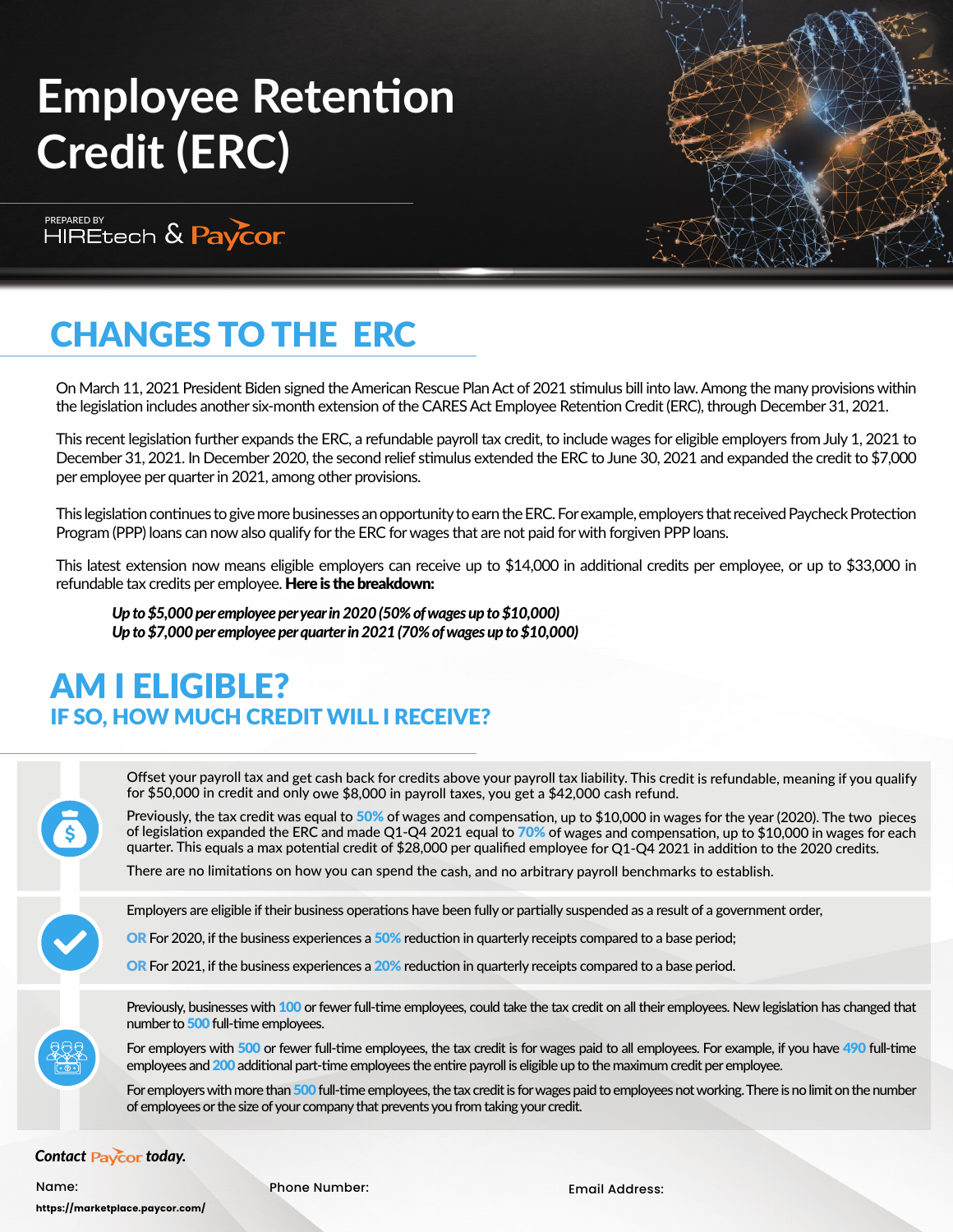PREPARED BY<br>HIREtech & Paycor



## ALREADY TOOK A PPP LOAN ?

Effective December 27, 2020, businesses that received a PPP Loan can also claim the ERC retroactively, as long as the same wages are not used for both programs. Also, HIREtech can help you maximize your ERC credits while insuring no double dipping on your PPP loan wages.

*Get cash back for the employees that you retained in 2020 and beyond.*

### WHAT ARE THE CALCULATION PITFALLS?

Navigating the complexities of this new credit with the various legislative wage offsets can be difficult.

#### *Did you know that businesses can't:*



Name: Phone Number: Email Address: **https://marketplace.paycor.com/**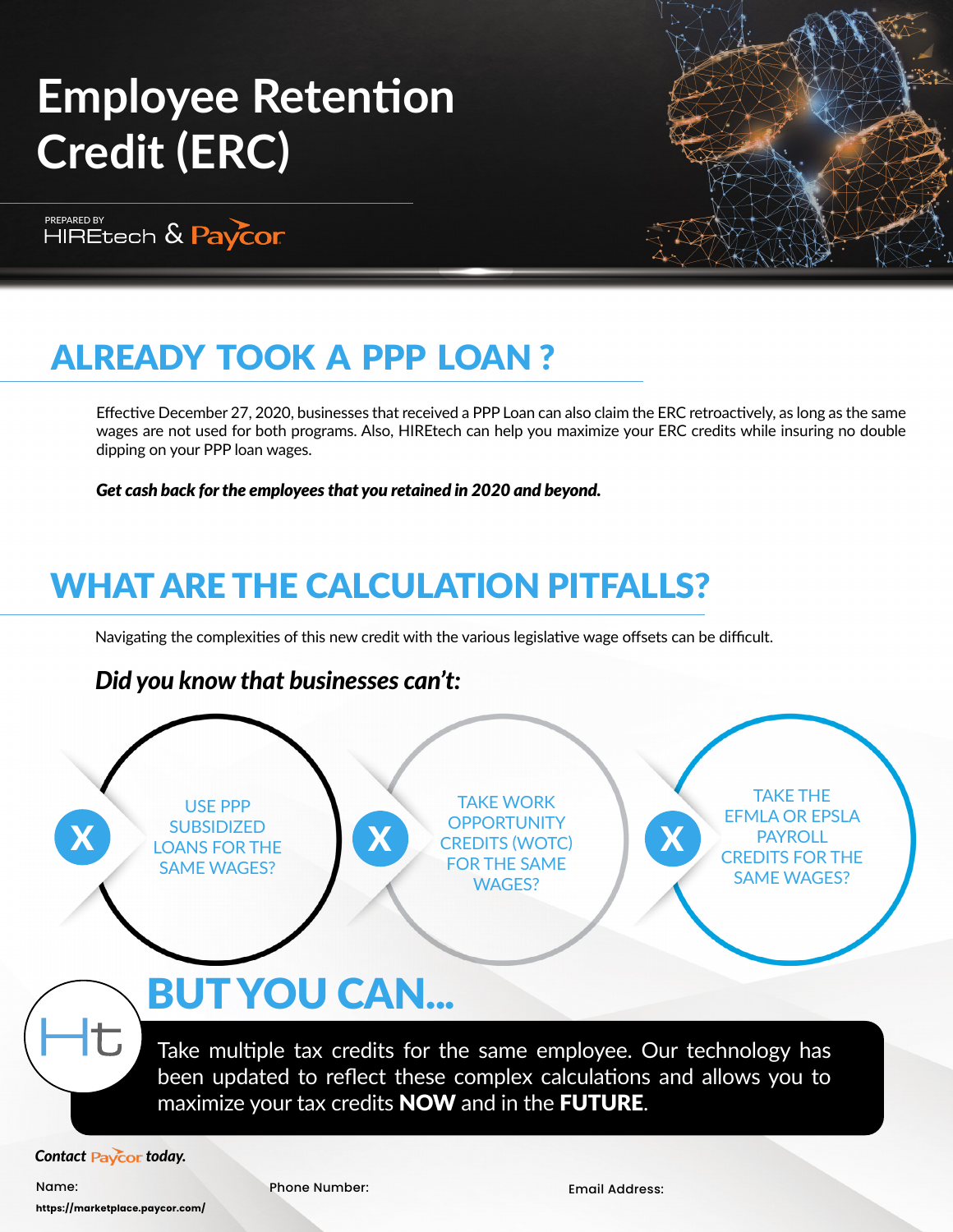PREPARED BY **DESPARED BY COLLECT** 



## THE HIREtech ADVANTAGE



#### 1. TIME

Your business needs money to stay afloat now. HIREtech can expedite the various forms and calculations for your business, reduce or eliminate payroll tax owed, AND request cash refunds from the IRS by filing *Form 7200*. HIREtech will coordinate with your payroll provider to properly calculate your quarterly *Form 941*. While some payroll providers are unable to file the new *Form 7200*, HIREtech can help expedite your cash advance.



### 2. WOTC AND COVID CREDITS OFFSET

The same wages that are used for the WOTC program are used for the ERC. Our system is designed to accommodate the offset, even pushing wages towards maximizing the more valuable program's calculations first, before pushing wages into the lesser of the two programs *(i.e., ERC >WOTC)*. You can take multiple tax credits on the same employee but cannot overlap wages. Our tax credit technology handles these calculations for you.



### 3. OPERATIONAL REVENUE TRACKING

Employees claimed as part of the ERC under operational revenue qualification will need to have their calculations continued quarter to quarter, tracking when revenue and individual locations locked down return to normal. Our comprehensive report will establish and simplify the many complex factors that establish the calculation and various shut down variables by location.



### 4. DATA FEEDS

We have data integrations with most of the large payroll companies and many smaller providers, which allows us to expedite credit identification and generation. Our client service teams will handle this process for you so you can focus on running your business. In addition (bearing in mind the need to securely manage your workforce data to enable credit maximization), HIREtech has been built from the ground up for security and availability. We are fully SOC 1 Type 2 and SOC 2 Type 2 compliant and we take the privacy and security of your data and credit calculations as serious as you do.

#### **Contact Paycor today.**

Name: Phone Number: Email Address: **https://marketplace.paycor.com/**